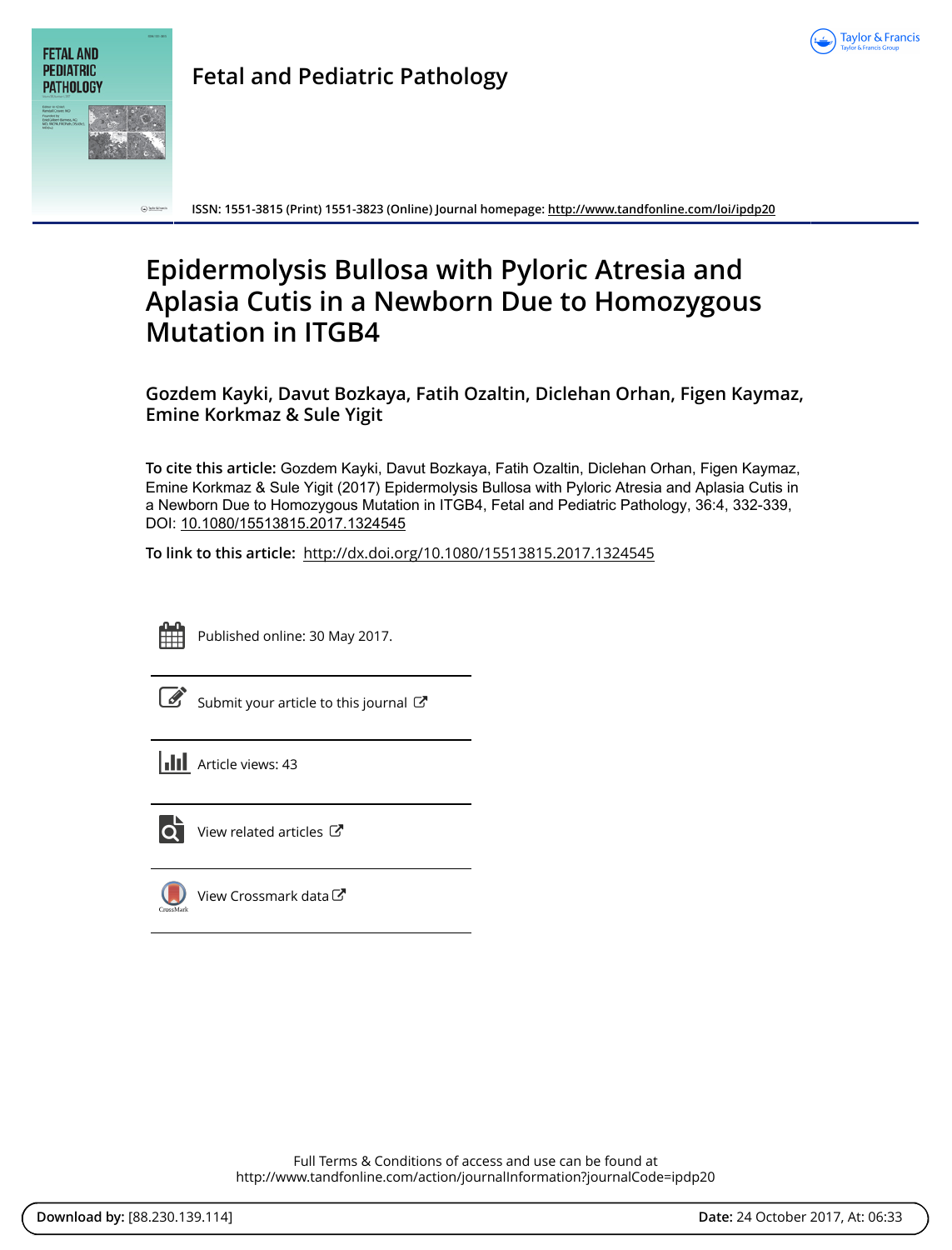#### CASE REPORT



# **Epidermolysis Bullosa with Pyloric Atresia and Aplasia Cutis in a Newborn Due to Homozygous Mutation in ITGB**

Gozdem Kayki<sup>a</sup>, Davut Bozkaya<sup>b</sup>, Fatih Ozaltin ®<sup>[c](#page-1-2)</sup>, Diclehan Orhan<sup>c</sup>, Figen Kaymaz<sup>d</sup>, Emine Korkmaz<sup>e</sup>, and Sule Yigit<sup>b</sup>

<span id="page-1-3"></span><span id="page-1-0"></span><sup>a</sup> Department of Pediatrics, Hacettepe University Faculty of Medicine, Ankara, Turkey; <sup>b</sup>Division of Neonatology, Department of Pediatrics, Hacettepe University Faculty of Medicine, Ankara, Turkey; <sup>c</sup>Department of Pediatric Nephrology, Nephrogenetics Laboratory, Center for Biobanking and Genomics, Hacettepe University, Ankara, Turkey; <sup>d</sup>Department of Histology, Hacettepe University Faculty of Medicine, Ankara, Turkey; <sup>e</sup>Nephrogenetics Laboratory, Hacettepe University Faculty of Medicine, Sihhiye, Ankara, Turkey

#### **ABSTRACT**

Background: Epidermolysis bullosa with pyloric atresia (EB-PA) is an autosomal recessive disorder due to mutations in ITGA6 and/or ITGB4, resulting in altered expression of  $\alpha$ 6 $\beta$ 4 integrin. EB-PA can also occur with aplasia cutis. Case report: We present a newborn with EB-PA and aplasia cutis, born of consanguineous parents, with a homozygous c.3793+1G>A mutation affecting ITGB4, previously described only in the heterozygous state with other mutations. Conclusion: The previously unreported homozygous c.3793+1G>A mutation affecting ITGB4 causes a severe form of junctional epidermolysis bullosa with pyloric atresia and aplasia cutis.

#### <span id="page-1-4"></span><span id="page-1-2"></span><span id="page-1-1"></span>**ARTICLE HISTORY**

Received 28 January 2017 Revised 24 March 2017 Accepted 28 March 2017

**KEYWORDS** Junctional epidermolysis bullosa; pyloric atresia; newborn; mutation in ITGB

## **Introduction**

Junctional epidermolysis bullosa with pyloric atresia (JEB-PA) (MIM #226730) is an autosomal recessive disease, called Carmi Syndrome previously. Mutations in *ITGA6* (MIM  $\#147556$ ) and *ITGB4* (MIM# 147557) cause an altered expression of  $\alpha$ 6 $\beta$ 4 integrin resulting in a structural defect of hemidesmosome [\[1\].](#page-7-0) The defective hemidesmosomes results in blisters and erosions on skin, gastrointestinal and urogenital tract abnormalities. Some patients with JEB-PA may have also aplasia cutis congenita (ACC). A small number of cases with JEB-PA and ACC have been published  $[2-4]$ . We report a newborn with JEB-PA and ACC whose molecular analysis showed homozygous *ITGB4* mutation.

#### **Case report**

A full-term female infant was born by spontaneous vaginal delivery to a 20-year-old gravida 1, para 1 mother. Apgar score at 1 minute was 9 and birth weight was 2450 g. The parents were first-degree cousins. On prenatal ultrasonography gastric dilatation was described. The baby who was sent from a local hospital was admitted to the neonatal intensive care unit. On admission the vital signs were normal. On physical examination, skin was absent from right and left toes to middle of thighs [\(Fig. 1\)](#page-2-0). She had multiple bullous lesions on both hands, near the umbilicus, and the face, along with dystrophic nails.

CONTACT Gozdem Kayki a [gozdem.kayki@hacettepe.edu.tr](mailto:gozdem.kayki@hacettepe.edu.tr) **Department of Pediatrics, Hacettepe University, Ankara** 06xxx, Turkey.

Color versions of one or more of the figures in the article can be found online at [www.tandfonline.com/ipdp.](http://www.tandfonline.com/ipdp) © 2017 Taylor & Francis Group, LLC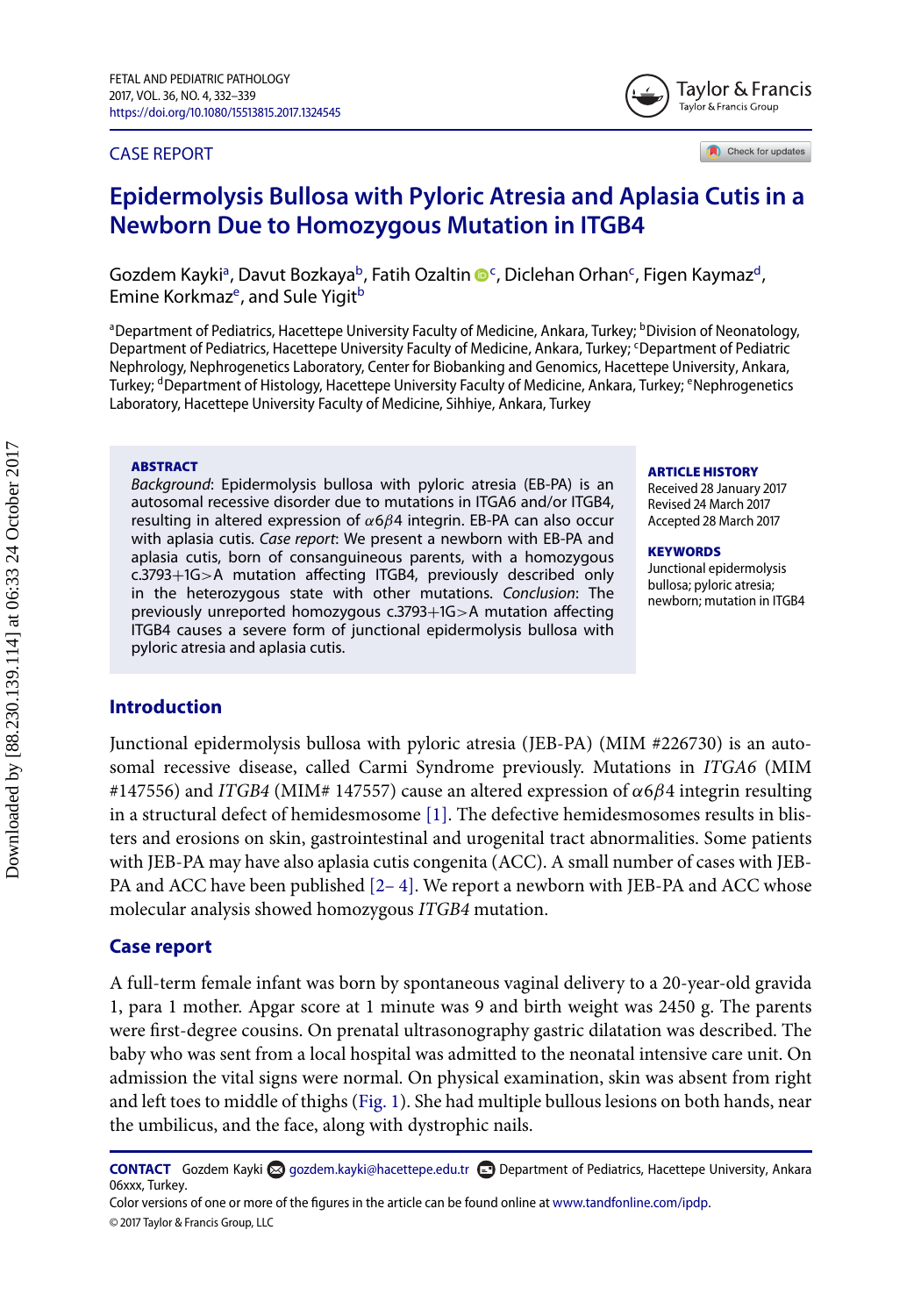<span id="page-2-0"></span>

Figure 1. (A) aplasia cutis from right and left toes to middle of thighs; (B) dystrophic nails; (C) multiple bullous lesions on both hands, near the umbilicus after surgery.

Levels of blood urea nitrogen (27.7 mg/dL) and creatinine (1.38 mg/dL) were elevated because of the increasing loss of fluid from absence or damaged skin, so intravenous hydration was increased. Hydronephrosis in the left kidney was detected by abdominal ultrasonography. Echocardiography and cranial ultrasonography were normal. On the first day, total parenteral nutrition was started. Because of respiratory failure, the patient was placed on nasal continuous positive airway pressure (CPAP). Antibiotic therapy was administered due to infected skin lesions. On the  $7<sup>th</sup>$  day of life pyloroplasty was performed. On postoperative 5<sup>th</sup> day, physical examination revealed gastric distention and on X-ray there was free air under the right side of diaphragm. She underwent a second surgery for an anastomotic leak. Gastrostomy and jejunostomy were also performed at the same time. On postoperative day 17, enteral nutrition was started, however, could not be increased due to emesis. During followup the patient received analgesic treatment because of increasing bullous lesions. She had also hypoalbuminemia, so protein in parenteral nutrition was increased and intravenous albumin was administered four times per day.

Sanger sequencing of all coding exons and adjacent intronic boundaries of *ITGB4* showed a homozygous donor splice site mutation (c.3793+1G>A). Both parents were heterozygous for the same mutation.

On the 33th day she died. Postmortem skin biopsy was performed. The skin biopsy sample was fixed in 2.5% glutaraldehyde solution in phosphate buffer, pH 7.4 for 4 hours and postfixed for 1 hour in 1% osmium tetroxide solution in 0.1 M phosphate buffer. After washing in phosphate buffer, they were dehydrated in a graded series of ethanols to absolute ethanol, treated with propylene oxide and embedded in Araldite/Epon812 (Cat No: 13940, EMS, Hatfield, PA, USA). After heat polymerization, sections were cut using a microtome. Semi-thin sections were stained with methylene blue–azure II and examined using a light microscope (Leica DM 6000B, Wetzlar, Germany) with a DC490 digital camera (Leica, Wetzlar, Germany). Ultrathin sections (Leica ultra-cutR, Wetzlar, Germany) were double-stained with uranyl acetate and lead citrate (Leica EM AC20). These sections were examined in JEOL-JEM 1400 electron microscope and photographed by CCD camera (Gatan Inc., Pleasanton, CA, USA).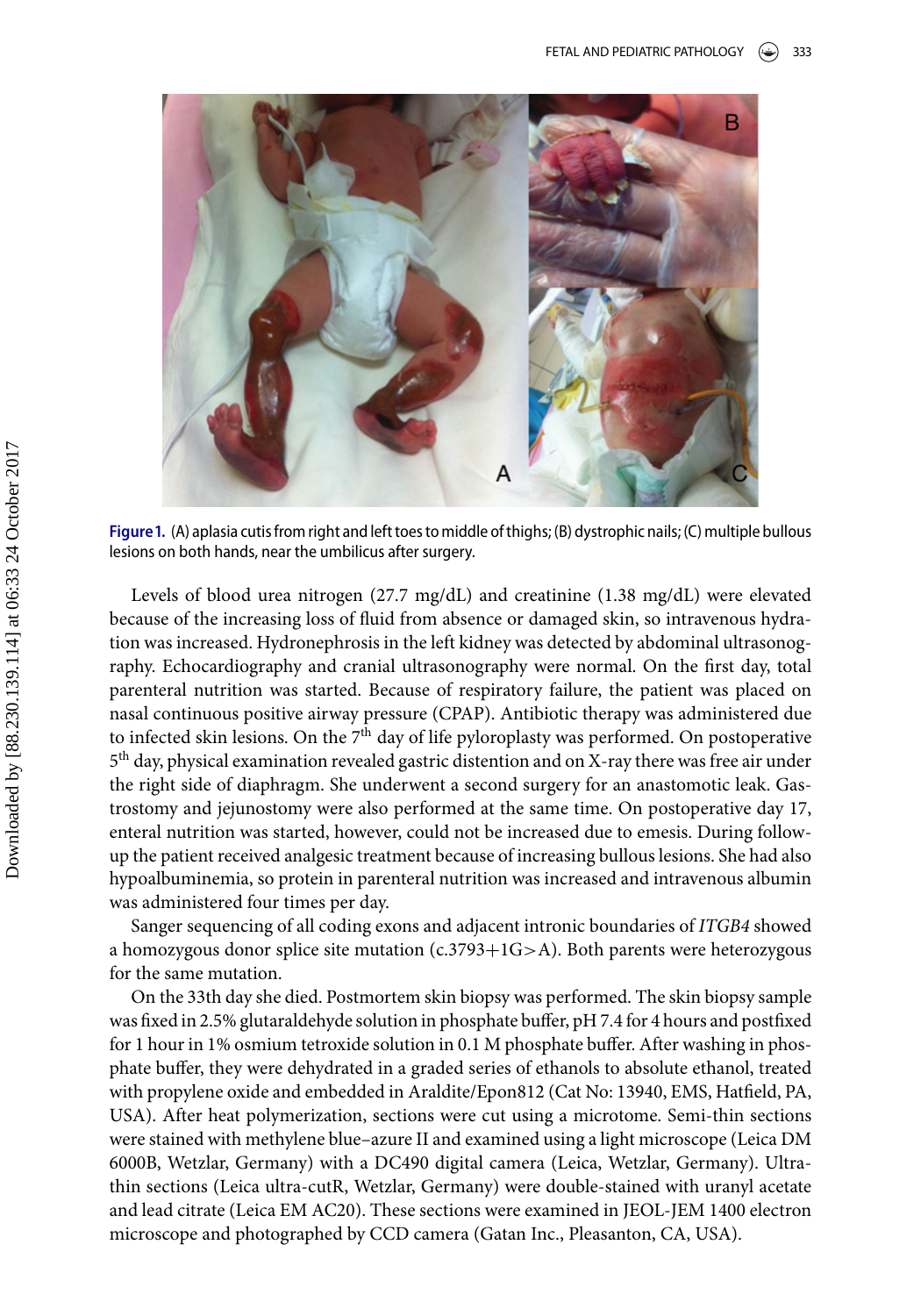<span id="page-3-0"></span>

Figure 2. Light microscopic examination of a skin biopsy demonstrated dermal-epidermal separation (black arrow). Methylenblue - Azur II, x400. (White arrow shows basal membrane.)

Light microscopic examination of a skin biopsy demonstrated perilesional intact skin and cleavage at the dermal-epidermal junction [\(Fig. 2\)](#page-3-0). Electron microscopic examination demonstrated perilesional intact dermal epidermal junction along with the area of epidermal dermal separation. In perilesional skin, hemidesmosomal plaques were reduced in size and number, keratin intermediate filaments association was disrupted [\(Fig. 3\)](#page-3-1). Anchoring fibrils were present but markedly decreased. Lamina densa and lamina lucida of the basal lamina were continuous at the dermal epidermal junction. Beginning from the edge of the lesion electron microscopy revealed a split in the lamina lucida [\(Fig. 4\)](#page-4-0), absence of hemidesmosomal plaques and anchoring fibrils [\(Fig. 5\)](#page-4-1). Lamina densa was continuous beneath the cleavage. Immunofluorescence microscopy was not performed because EM and genetic studies were performed.

### **Discussion**

<span id="page-3-1"></span>Epidermolysis bullosa (EB) is a heterogeneous group of genodermatoses. Defect of cutaneous basal membrane attachment structures cause blisters and erosions of the skin. These lesions



Figure 3. Electron micrograph showing perilesional intact skin. Hemidesmosomal plaques are reduced in size and number. Anchoring fibrils are present but markedly decreased. Lamina densa and lamina lucida of the basal lamina are continuous in the dermal epidermal junction. Uranyl acetate andlead citrate, x20000.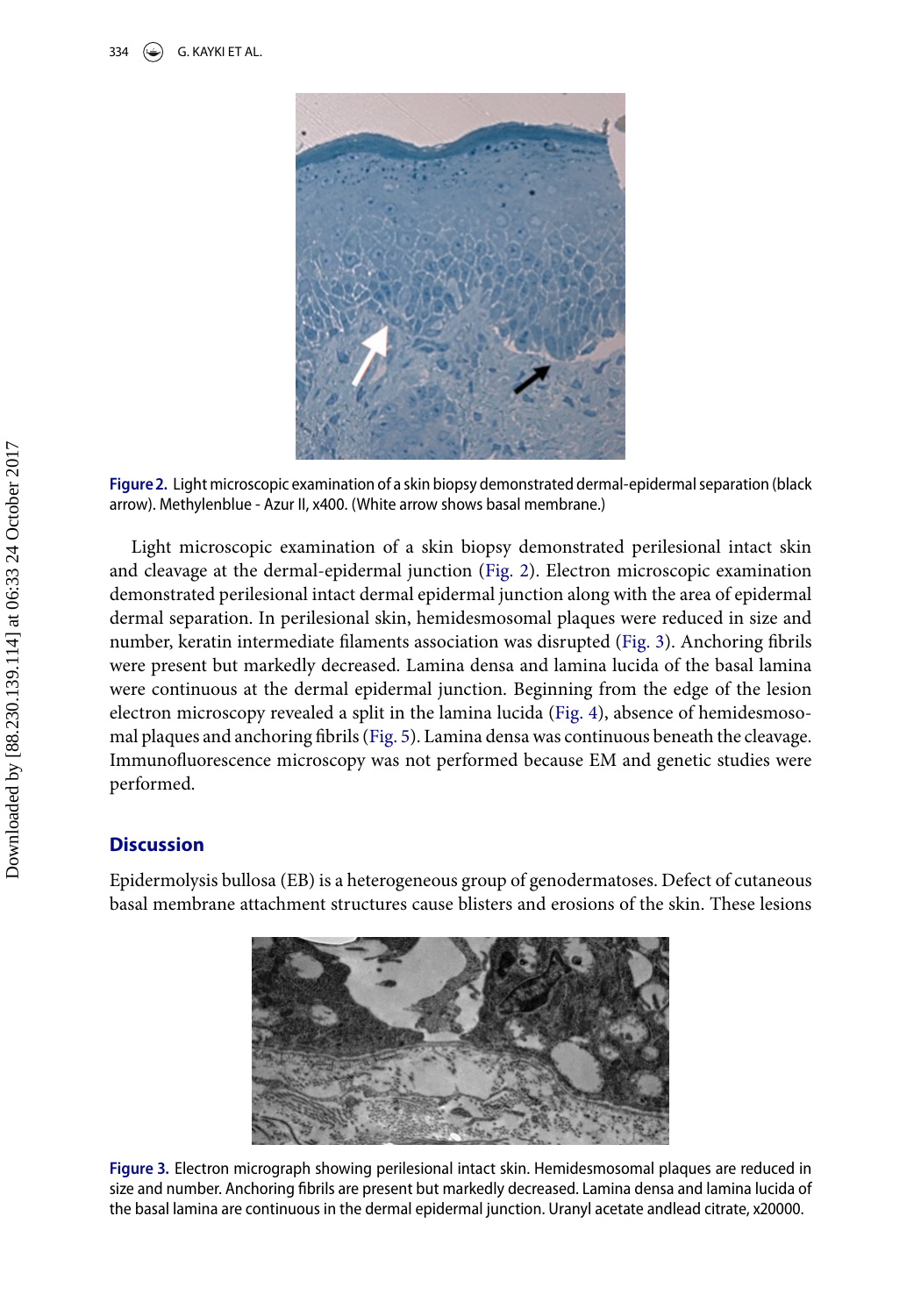<span id="page-4-0"></span>

Figure 4. Electron microscopy revealed a split in the lamina lucida (star) and absence of anchoring fibrils and hemidesmosomal plaques. Uranyl acetate and leas citrate, x5000.

are characteristics of epidermolysis bullosa [\[2\].](#page-7-1) Epidermolysis bullosa has four major subgroups based on the ultrastructural level within which blisters develop. These groups are named: simplex (epidermolytic), junctional (lucidolytic), dystrophic (dermolytic) epidermolysis bullosa and Kindler syndrome (multiple layers) [\[5, 6\].](#page-7-2) Biopsy specimens must be confirmed by immunofluorescence mapping (IFM) and/or transmission electron microscopy (EM) in every patient for this classification. So far, data collection and analysis have been done on several thousand patients with EB worldwide, and more than 1000 mutations and more than 10 structural genes have now been published [\[6\].](#page-7-3)

The frequency of recessive forms of EB is estimated at 1 in 300,000 [\[1\].](#page-7-0) Pyloric atresia frequency is 1 per 100,000 live births [\[1, 3\].](#page-7-0) So the relationship between these two rare conditions which are seen together are not coincidental. Familial pyloric atresia associated with epidermolysis bullosa was first described in 1968 by Swinburne and Kohler [\[3, 7, 8\].](#page-7-4) Pathophysiology was first described by Carmi so the disease has been also called "Carmi syndrome". Pyloric atresia in EB is a result of scarring. Dysfunctional or absent hemidesmosomes result in the separation of the epidermis or the intestinal mucosa, with resultant inflammation and fibrosis, leading to obstruction in areas like the pylorus [\[2\].](#page-7-1)

<span id="page-4-1"></span>

Figure 5. Electron micrograph showing perilesional intact skin. Hemidesmosomal plaques are reduced in size and number. Anchoring fibrils are present but markedly decreased. Uranyl acetate andlead citrate, x20000.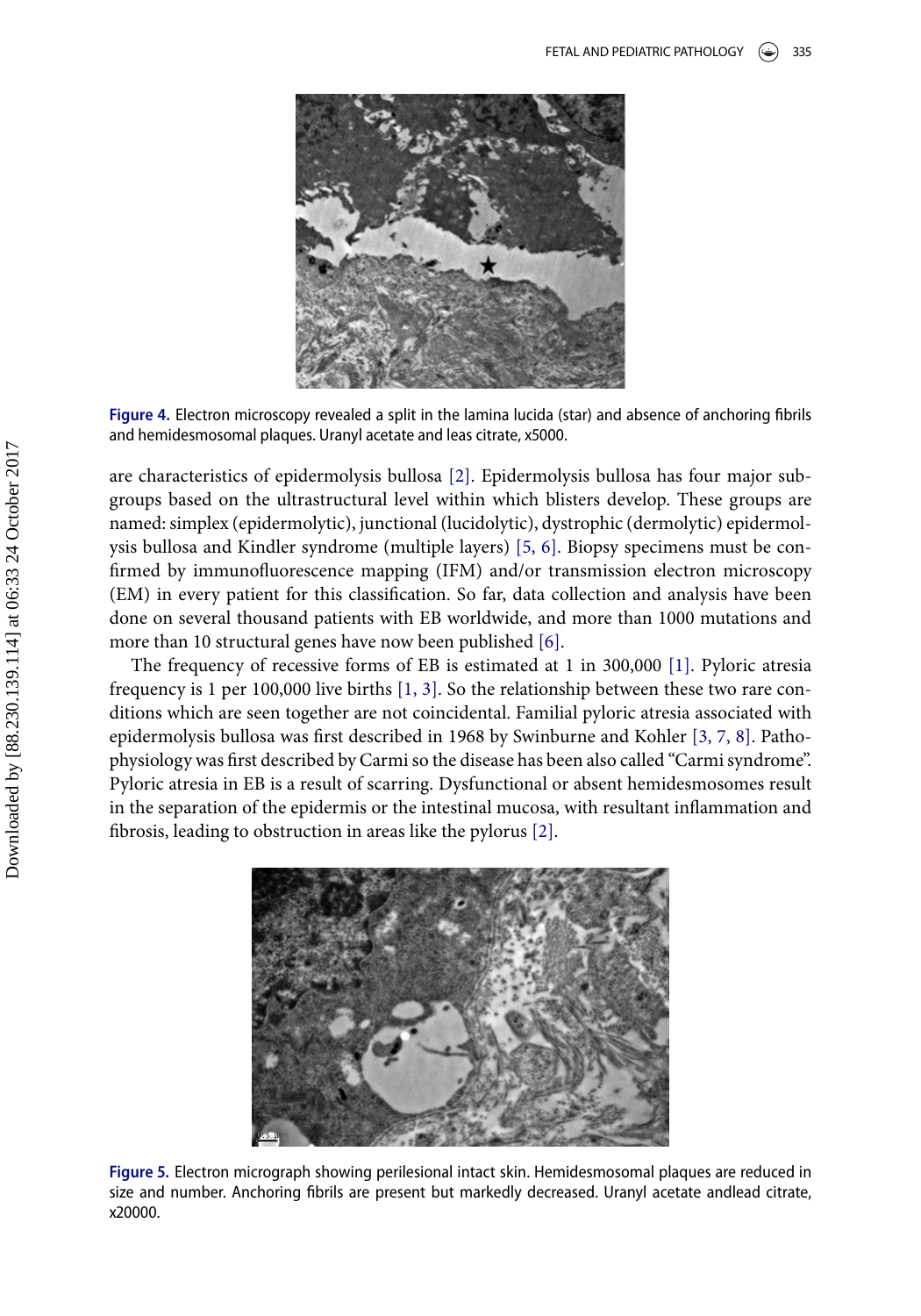336  $\left(\bigstar\right)$  G. KAYKI ET AL.

JEB-PA is autosomal recessively inherited. There is an altered expression of  $\alpha$ 6 $\beta$ 4 integrin. Mutations in *ITGA6* and *ITGB4* cause an altered expression of α6β4 integrin resulting in a structural defect of hemidesmosome. Hemidesmosomes serve as anchoring sites for the intermediate filament system and have an important role in stabilizing the association of the dermis with the epidermis [\[9\].](#page-7-5) They provide keratinocytes adhesion to the basement membrane. The transmembrane components of hemidesmosomes include integrin  $\alpha$ 6 $\beta$ 4 and the bullous pemphigoid antigen 180. The  $α6β4$  integrin is found in both type 1 and 2 hemidesmosomes. Type 1 and 2 hemidesmosomes are seen in many epithelial tissues, including human skin and the gastrointestinal tract [\[10\].](#page-7-6) Therefore gastrointestinal, urinary, pulmonary, and eye disorders can be associated with EB-PA [\[3\].](#page-7-4) We also evaluated the patient for other malformations. Indeed she had no urinary tract malformation, but she suffered from respiratory insufficiency thus nasal CPAP had to be applied.

Aplasia cutis congenital (ACC) with EB-PA has been previously described [\[2–4\].](#page-7-1) There are few reports of JEB-PA-ACC in the literature [\(Table 1\)](#page-6-0). Intrauterine mechanical trauma may cause ACC, but also the combination of ACC and EB-PA has suggested a common genetic basis of their pathogenesis [\[1, 2\].](#page-7-0) Literature shows that JEB-PA-ACC is most often lethal and suggests that ACC is a poor prognostic factor for JEB-PA patients. We think if the disease is severe, lesions can occur intrauterinally and it may cause ACC. Therefore JEP-PA with ACC may be the more severe end of the spectrum.

Histological examination of blistered skin demonstrates the dermo-epidermal cleavage at the level of the lamina lucida. Hemidesmosomes may be morphologically abnormal. Moreover, immunofluorescent analysis show altered expression of  $\alpha$ 6 $\beta$ 4 [\[11\].](#page-7-7) In this case, the findings of light and electron microscopy findings supported the diagnoses.

Mutation analysis showed a homozygous mutation in *ITGB4*. Mutations in *ITGA6* are less frequent than those in *ITGB4* [\[10\].](#page-7-6) There are more than 80 mutations that cause EB-PA in the literature. Some of them are lethal and others are nonlethal. Mutation analysis and immunofluorescence examination are useful for diagnosis and prognosis. In lethal cases  $\alpha 6\beta 4$ integrin expression is absent [\[12\].](#page-7-8) In our case, c.3793+1G>A mutation has been identified. This mutation was first demonstrated in 1997 by Pulkkinen et al. [\[12, 13\].](#page-7-8) The authors have shown that the mutation causes frame-shift and premature termination codon of translation and reduction of mRNA levels and lead to a lethal form of the disease. Heterozygosity of this splice site mutation was defined in 1998 by Mellerio et al.[\[14\].](#page-8-0) In their case, one of the patients with EB-PA was a compound heterozygote for a splice site mutation (3793 1G-to-A) and a non-sense mutation (W1478X) in *ITGB4*. The patient had blisters and erosions on his limbs, dystrophic nails and pyloric atresia. He underwent a corrective gastroduodenostomy on the 6th day. Renal symptoms (hematuria and dysuria) started when he was 3 years old. Bladder wall hemorrhage, blistering, and bilateral ureteric reflux developed.When he was 5 years old, a vesicostomy was performed. He had small blisters in his skin, nail dystrophy, enamel hypoplasia and abnormal dentition. He had a potentially lethal mutation but it illustrate that heterozygosity of the same splice mutation causes milder phenotype than patients with homozygous mutations.

EB-PA-ACC is known to be a non-treatable condition and its prognosis is poor. However, identification of underlying genetic abnormality is critical to give appropriate genetic counseling and prenatal or preimplantation genetic diagnosis. In lethal cases even if intestinal obstructions are corrected successfully, patients suffer from septicemia, electrolyte imbalance, protein loses, and hypoalbuminemia related to loss of skin barrier [\[15\].](#page-8-1) Intestinal surgery was not beneficial to our patient because of the complications didn't add any beneficial effect in our patient who suffered from complications. As it was not possible to enterally feed this baby,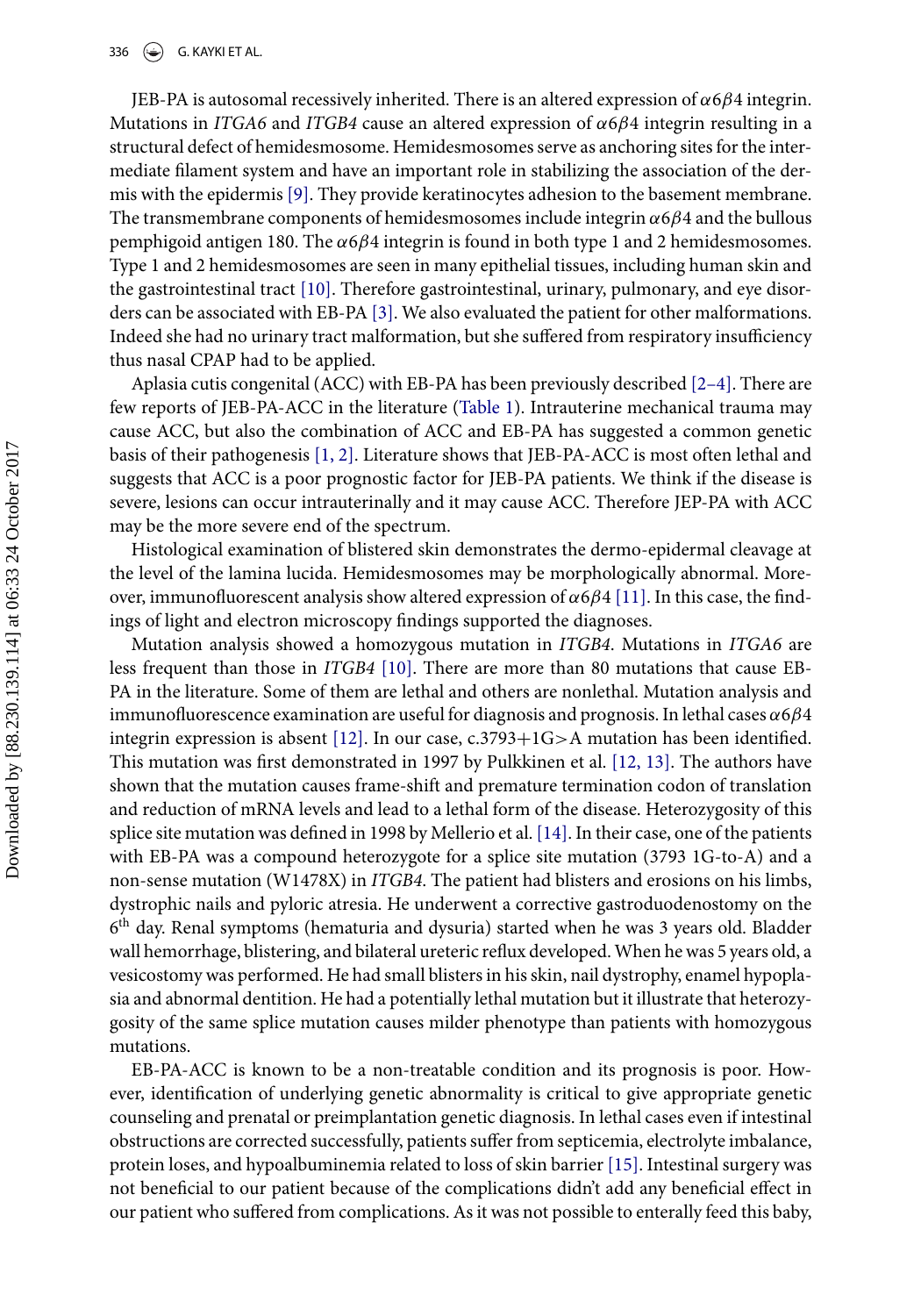| ı                        |
|--------------------------|
| ł                        |
|                          |
|                          |
| l                        |
| )                        |
|                          |
|                          |
| $\ddot{\phantom{0}}$     |
|                          |
| ı                        |
| ہ<br>با                  |
|                          |
|                          |
|                          |
|                          |
|                          |
| ١                        |
| ׇ֚֕֡                     |
| i                        |
|                          |
| ć                        |
|                          |
|                          |
|                          |
| $\tilde{\zeta}$          |
| $\overline{\phantom{a}}$ |
| ţ                        |
| Ï                        |
|                          |
|                          |
|                          |
| l                        |
|                          |
|                          |
|                          |
|                          |
|                          |
| ļ                        |
|                          |

<span id="page-6-0"></span>Table 1. Literature review of JEB-PA patients with ACC. **Table .** Literature review of JEB-PA patients with ACC.

|                | Exitus at age of  | 36 hours                | 3 days                                                                                   | 43 hours                                           | 6 days                                                                      |            | 16 days                                            | patients died 3 to 7 days after<br>Three were fetuses. All other                                                         | birth. |            |            |            |            |            |            |            | 27 days                                            | At age of 16 months, still                                        | required intensive care | 4 months                                           | 31 days                                                           |                                 | 18 days                                             | 18 days                                  | 33 days                                                                        |  |
|----------------|-------------------|-------------------------|------------------------------------------------------------------------------------------|----------------------------------------------------|-----------------------------------------------------------------------------|------------|----------------------------------------------------|--------------------------------------------------------------------------------------------------------------------------|--------|------------|------------|------------|------------|------------|------------|------------|----------------------------------------------------|-------------------------------------------------------------------|-------------------------|----------------------------------------------------|-------------------------------------------------------------------|---------------------------------|-----------------------------------------------------|------------------------------------------|--------------------------------------------------------------------------------|--|
|                | Mutations         |                         |                                                                                          |                                                    |                                                                             |            |                                                    |                                                                                                                          |        |            |            |            |            |            |            |            |                                                    | PLEC1 (heterozygous c.913C >T and                                 | c.1344C > T             | PLECT                                              | PLEC1 (homozygous c.3565C > T                                     | and heterozygous c.7612C $>$ T) | ITGB4 (heterozygous c.600dupC<br>and $c2533C > T$ ) | PLEC1 (heterozygous)                     | ITGB4 (homozygous c.3793+1G $> A$ )                                            |  |
|                | Clinical features | aplasia cutis congenita | pyloric atresia, aplasia cutis congenital, ear abnormalities,<br>hypoplastic fingernails | pyloric atresia, blisters, aplasia cutis congenita | pyloric atresia, blisters, aplasia cutis congenital, renal<br>abnormalities |            | pyloric atresia, blisters, aplasia cutis congenita | Only first case without pyloric atresia. All other patients have<br>pyloric atresia, blisters, aplasia cutis congenital. |        |            |            |            |            |            |            |            | pyloric atresia, blisters, aplasia cutis congenita | pyloric atresia and polyhydramnios antenatally, blisters, aplasia | cutis congenita         | pyloric atresia, blisters, aplasia cutis congenita | pyloric atresia and polyhydramnios antenatally, blisters, aplasia | cutis congenita                 | pyloric atresia, blisters, aplasia cutis congenita  | pyloric atresia, aplasia cutis congenita | pyloric atresia, aplasia cutis congenital, blisters, dysplastic<br>fingernails |  |
| Consanguineous | parents           | Yes                     | Yes                                                                                      |                                                    | I                                                                           |            |                                                    |                                                                                                                          |        |            |            |            |            |            |            |            | Yes                                                | $\frac{1}{2}$                                                     |                         | å                                                  | $\tilde{z}$                                                       |                                 | å                                                   |                                          | yes                                                                            |  |
|                | GA/sex            | 29 weeks/F              | 30 weeks/M                                                                               | 38 weeks/F<br>35 weeks/F                           |                                                                             | 37 weeks/M | 28 weeks/M                                         | 29 weeks/F                                                                                                               |        | 30 weeks/M | 36 weeks/F | 27 weeks/F | 34 weeks/F | 30 weeks/M | 37 weeks/M | 23 weeks/M | 35 weeks/M                                         | 39 weeks/M                                                        |                         | $\ge$                                              | 36 weeks/F                                                        |                                 | 26 weeks/F                                          |                                          | 35 weeks/-<br>40 weeks/F                                                       |  |
|                | Case no           |                         | 1(sibs)                                                                                  |                                                    |                                                                             |            |                                                    |                                                                                                                          |        |            |            |            |            |            |            |            | ص                                                  |                                                                   |                         | /(sibs)                                            |                                                                   |                                 | ᡡ                                                   | ₽                                        |                                                                                |  |
|                | Reference         | Carmi et al. [4]        |                                                                                          | Cowton et al. [17]                                 | Achiron et al. [18]                                                         |            | Shaw et al. [19]                                   | Maman et al. [2]                                                                                                         |        |            |            |            |            |            |            |            | Nawaz et al. [20]                                  | Nakamura et al. [21]                                              |                         |                                                    |                                                                   |                                 | Stoevesandt et al. [22]                             | Merrow et al. [23]                       | This case                                                                      |  |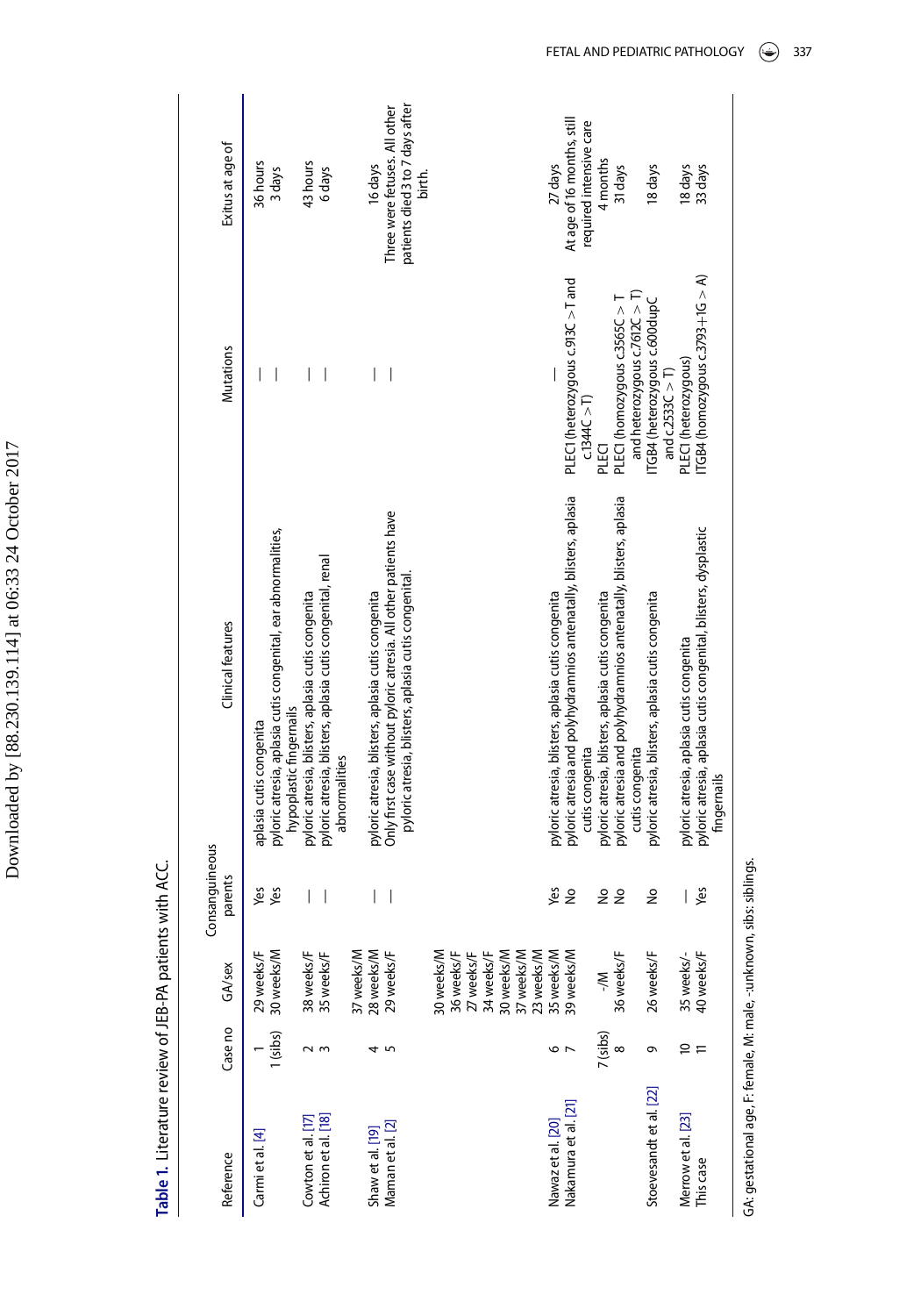parenteral nutrition was required. Moreover, she had infected skin lesions and abdominal leak from the anastomosis. These co-morbid conditions resulted in a death.

There are a few patients who survive the neonatal period. In a study by Nakano et al, seven patients were investigated [\[10\].](#page-7-6) Four of them died during the first months of life and they were classified as lethal variants. Other three of them were alive and classified as nonlethal variants. In nonlethal cases skin lesions tends to improve with years [\[16\].](#page-8-9)

This is the first case of a homozygous c.3793 $+1G>A$  mutation affecting ITGB6, previously described only in the heterozygous state with other mutations. This confirms the severity of this mutation.

### **Declaration of interest**

The authors have no conflicts of interest relevant to this article.

### **ORCID**

Fatih Ozaltin D<http://orcid.org/0000-0003-1194-0164>

#### **References**

- <span id="page-7-0"></span>[1] Chung HJ, Uitto J. Epidermolysis bullosa with pyloric atresia. Dermatol Clin. 2010;28(1):43–54.
- <span id="page-7-1"></span>[2] Maman E, Maor E, Kachko L, Carmi R. Epidermolysis bullosa, pyloric atresia, aplasia cutis congenita: histopathological delineation of an autosomal recessive disease. Am J Med Genet. 1998;78:127–133.
- <span id="page-7-4"></span>[3] Birnbaum RY, Landau D, Elbedour K, Ofir R, Birk OS, Carmi R. Deletion of the first pair of fibronectin type III repeats of the integrin beta-4 gene is associated with epidermolysis bullosa, pyloric atresia and aplasia cutis congenita in the original Carmi syndrome patients. Am J Med Genet A. 2008;146A(8):1063–6.
- <span id="page-7-9"></span>[4] Carmi R, Sofer S, Karplus M, Ben-Yakar Y, Mahler D, Zirkin H, et al. Aplasia cutis congenita in two Sibs discordant for pyloric atresia. Am J Med Genet. 1982;11:319–328.
- <span id="page-7-2"></span>[5] Fine JD, Eady RAJ, Bauer EA, Bauer JW, Bruckner-Tuderman L, Heagerty A, et al. The classification of inherited epidermolysis bullosa (EB): report of the third international consensus meeting on diagnosis and classification of EB. J Am Acad Dermatol. 2008;58(6):931–950.
- <span id="page-7-3"></span>[6] Fine JD. Inherited Epidermolysis bullosa: recent basic and clinical advances. Curr Opin Pediatr. 2010;22(4):453–8.
- [7] Pulkkinen L, Uitto J. Mutation analysis and molecular genetics of epidermolysis bullosa. Matrix Biology. 1999;18:29–42.
- [8] Swinburne LM, Kohler HG. Familial pyloric atresia associated with epidermolysis bullosa. J Pediatr. 1979;94(1):162.
- <span id="page-7-5"></span>[9] Geuijen CAW, Sonennberg A. Dynamics of the α6β4 Integrin in Keratinocytes. Mol Biol Cell. 2002;13(11):3845–58.
- <span id="page-7-6"></span>[10] Nakano A, Pulkkinen L, Murrell D, Rico J, Lucky AW, Garzon M, et al. Epidermolysis Bullosa with congenital pyloric atresia: novel mutations in the  $\beta$ 4 integrin gene (ITGAB4) and genotype/phenotype correlations. Ped Res. 2001;49(5):618–626.
- <span id="page-7-7"></span>[11] Vidal F, Aberdam D, Miguel C, Christiano AM, Pulkinnen L, Uitto J, Ortonne JM, Meneguzzi G. Integrin β4 mutations associated with junctional epidermolysis bullosa with pyloric atresia. Nat Genet. 1995;10:229–234.
- <span id="page-7-8"></span>[12] Pulkkinen L, Rouan F, Bruckner-Tuderman L, Wallerstein R, Garzon M, Brown T, et al. Novel ITGAB4 mutations in lethal and nonlethal variations of epidermolysis bullosa with pyloric atresia: missense versus nonsense. Am J Hum Genet. 1998;63:1376–1387.
- [13] Pulkkinen L, Kurtz K, Xu Y, Bruckner-Tuderman L, Uitto J. Genomic organization of the integrin beta 4 gene (ITGB4): a homozygous splice-site mutation in a patient with junctional epidermolysis bullosa associated with pyloric atresia. Lab Invest. 1997;76(6):823–33.